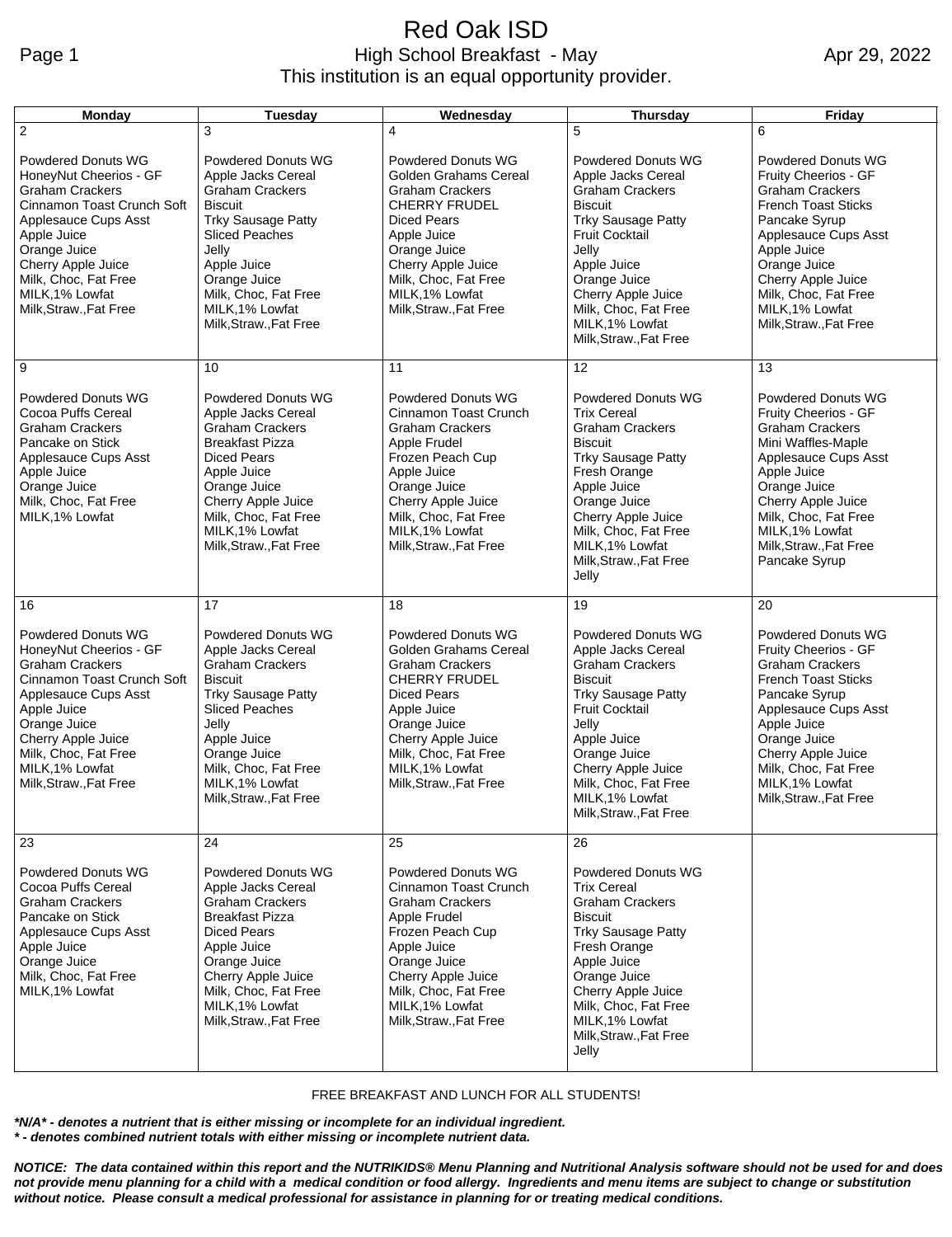## Red Oak ISD Page 1 **High School Lunch Basket Line - Line 1 May** This institution is an equal opportunity provider.

Apr 29, 2022

| <b>Monday</b>                                                                                                                                                                                              | <b>Tuesday</b>                                                                                                                                                                                                                             | Wednesday                                                                                                                                                                                                      | <b>Thursday</b>                                                                                                                                                                                                                                                                           | Friday                                                                                                                                                                                                 |
|------------------------------------------------------------------------------------------------------------------------------------------------------------------------------------------------------------|--------------------------------------------------------------------------------------------------------------------------------------------------------------------------------------------------------------------------------------------|----------------------------------------------------------------------------------------------------------------------------------------------------------------------------------------------------------------|-------------------------------------------------------------------------------------------------------------------------------------------------------------------------------------------------------------------------------------------------------------------------------------------|--------------------------------------------------------------------------------------------------------------------------------------------------------------------------------------------------------|
| $\overline{c}$                                                                                                                                                                                             | 3                                                                                                                                                                                                                                          | 4                                                                                                                                                                                                              | 5                                                                                                                                                                                                                                                                                         | 6                                                                                                                                                                                                      |
| Hamburger<br>Cheeseburger<br>Seasoned fries<br>Lettuce, tomato, pickles<br>Fresh Baby Carrots<br><b>Sliced Peaches</b><br>Fresh Apple<br>Milk, Choc, Fat Free<br>MILK, 1% Lowfat<br>Milk, Straw., Fat Free | Hot & Spicy Chicken<br>Sandwich<br>Crispy Chicken Sandwich<br>Seasoned fries<br>Lettuce & Tomato<br><b>Celery Sticks</b><br>Fresh Orange<br>Applesauce<br>Milk, Choc, Fat Free<br>MILK, 1% Lowfat<br>Milk, Straw., Fat Free                | Hamburger<br>Cheeseburger<br>Seasoned fries<br>Lettuce, tomato, pickles<br><b>Fresh Cucumbers</b><br><b>Sliced Peaches</b><br>Fresh Apple<br>Milk, Choc, Fat Free<br>MILK, 1% Lowfat<br>Milk, Straw., Fat Free | Hot & Spicy Chicken<br>Sandwich<br>Crispy Chicken Sandwich<br><b>Sweet Potato Fries</b><br>Lettuce & Tomato<br><b>Fresh Baby Carrots</b><br><b>Diced Pears</b><br>Apple Slices IW<br>Milk, Choc, Fat Free<br>MILK, 1% Lowfat<br>Milk, Straw., Fat Free<br>Chocolate Brownie               | Hamburger<br>Cheeseburger<br>Pork 'n' Beans<br>Seasoned fries<br>Lettuce, tomato, pickles<br><b>Sliced Peaches</b><br>Fresh Apple<br>Milk, Choc, Fat Free<br>MILK, 1% Lowfat<br>Milk, Straw., Fat Free |
| 9                                                                                                                                                                                                          | 10                                                                                                                                                                                                                                         | 11                                                                                                                                                                                                             | 12                                                                                                                                                                                                                                                                                        | 13                                                                                                                                                                                                     |
| Hamburger<br>Cheeseburger<br>Seasoned fries<br>Lettuce, tomato, pickles<br>Fresh Baby Carrots<br><b>Sliced Peaches</b><br>Fresh Apple<br>Milk, Choc, Fat Free<br>MILK.1% Lowfat<br>Milk, Straw., Fat Free  | Hot & Spicy Chicken<br>Sandwich<br>Crispy Chicken Sandwich<br>Seasoned fries<br>Lettuce & Tomato<br><b>Celery Sticks</b><br>Fresh Orange<br>Applesauce<br>Milk, Choc, Fat Free<br>MILK, 1% Lowfat<br>Milk, Straw., Fat Free                | Hamburger<br>Cheeseburger<br>Seasoned fries<br>Lettuce, tomato, pickles<br><b>Fresh Cucumbers</b><br><b>Sliced Peaches</b><br>Fresh Apple<br>Milk, Choc, Fat Free<br>MILK, 1% Lowfat<br>Milk, Straw., Fat Free | Hot & Spicy Chicken<br>Sandwich<br>Crispy Chicken Sandwich<br><b>Sweet Potato Fries</b><br>Lettuce & Tomato<br><b>Fresh Baby Carrots</b><br><b>Diced Pears</b><br><b>Apple Slices IW</b><br>Milk, Choc, Fat Free<br>MILK, 1% Lowfat<br>Milk, Straw., Fat Free<br><b>Chocolate Brownie</b> | Hamburger<br>Cheeseburger<br>Pork 'n' Beans<br>Seasoned fries<br>Lettuce, tomato, pickles<br><b>Sliced Peaches</b><br>Fresh Apple<br>Milk, Choc, Fat Free<br>MILK, 1% Lowfat<br>Milk, Straw., Fat Free |
| 16                                                                                                                                                                                                         | 17                                                                                                                                                                                                                                         | 18                                                                                                                                                                                                             | 19                                                                                                                                                                                                                                                                                        | 20                                                                                                                                                                                                     |
| Hamburger<br>Cheeseburger<br>Seasoned fries<br>Lettuce, tomato, pickles<br>Fresh Baby Carrots<br><b>Sliced Peaches</b><br>Fresh Apple<br>Milk, Choc, Fat Free<br>MILK, 1% Lowfat<br>Milk, Straw., Fat Free | Hot & Spicy Chicken<br>Sandwich<br>Crispy Chicken Sandwich<br>Seasoned fries<br>Pinto Beans<br>Lettuce & Tomato<br><b>Celery Sticks</b><br>Fresh Orange<br>Applesauce<br>Milk, Choc, Fat Free<br>MILK, 1% Lowfat<br>Milk, Straw., Fat Free | Hamburger<br>Cheeseburger<br>Seasoned fries<br>Lettuce, tomato, pickles<br><b>Fresh Cucumbers</b><br><b>Sliced Peaches</b><br>Fresh Apple<br>Milk, Choc, Fat Free<br>MILK, 1% Lowfat<br>Milk, Straw., Fat Free | Hot & Spicy Chicken<br>Sandwich<br>Crispy Chicken Sandwich<br><b>Sweet Potato Fries</b><br>Lettuce & Tomato<br>Fresh Baby Carrots<br><b>Diced Pears</b><br><b>Apple Slices IW</b><br>Milk, Choc, Fat Free<br>MILK, 1% Lowfat<br>Milk, Straw., Fat Free<br><b>Chocolate Brownie</b>        | Hamburger<br>Cheeseburger<br>Pork 'n' Beans<br>Seasoned fries<br>Lettuce, tomato, pickles<br><b>Sliced Peaches</b><br>Fresh Apple<br>Milk, Choc, Fat Free<br>MILK, 1% Lowfat<br>Milk, Straw., Fat Free |
| 23                                                                                                                                                                                                         | 24                                                                                                                                                                                                                                         | 25                                                                                                                                                                                                             | 26                                                                                                                                                                                                                                                                                        |                                                                                                                                                                                                        |
| Hamburger<br>Cheeseburger<br>Seasoned fries<br>Lettuce, tomato, pickles<br>Fresh Baby Carrots<br><b>Sliced Peaches</b><br>Fresh Apple<br>Milk, Choc, Fat Free<br>MILK, 1% Lowfat<br>Milk, Straw., Fat Free | Hot & Spicy Chicken<br>Sandwich<br>Crispy Chicken Sandwich<br>Seasoned fries<br>Pinto Beans<br>Lettuce & Tomato<br><b>Celery Sticks</b><br>Fresh Orange<br>Applesauce<br>Milk, Choc, Fat Free<br>MILK, 1% Lowfat<br>Milk, Straw., Fat Free | Hamburger<br>Cheeseburger<br>Seasoned fries<br>Lettuce, tomato, pickles<br><b>Fresh Cucumbers</b><br><b>Sliced Peaches</b><br>Fresh Apple<br>Milk, Choc, Fat Free<br>MILK, 1% Lowfat<br>Milk, Straw., Fat Free |                                                                                                                                                                                                                                                                                           |                                                                                                                                                                                                        |

FREE BREAKFAST AND LUNCH FOR ALL STUDENTS!

*\*N/A\* - denotes a nutrient that is either missing or incomplete for an individual ingredient. \* - denotes combined nutrient totals with either missing or incomplete nutrient data.*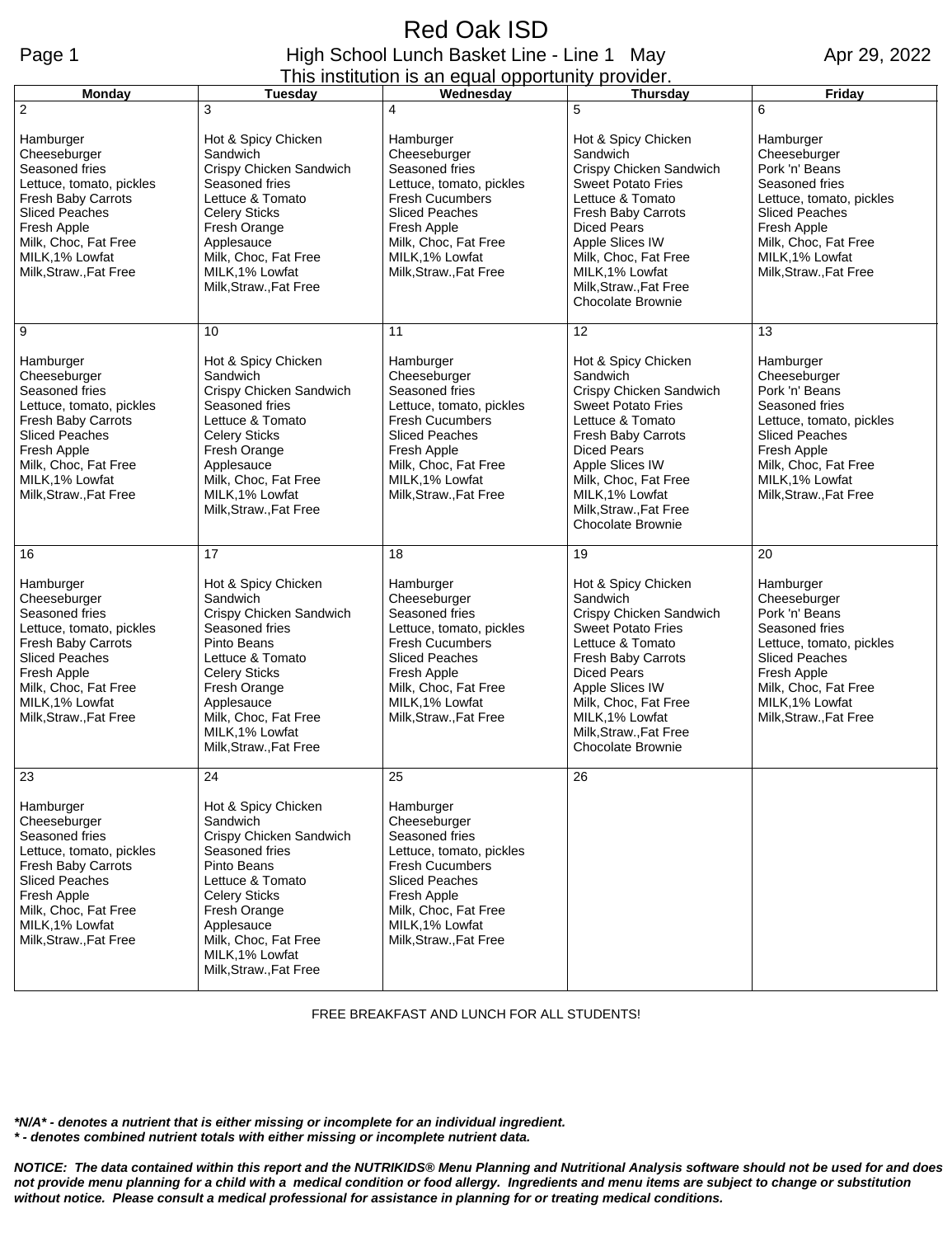| This institution is an equal opportunity provider. |  |  |
|----------------------------------------------------|--|--|
|                                                    |  |  |

| <b>Monday</b>                                                                                                                                                                                                   | <b>Tuesday</b>                                                                                                                                                                                         | Wednesday                                                                                                                                                                                                                             | <b>Thursday</b>                                                                                                                                                                                                                    | Friday                                                                                                                                                                                               |
|-----------------------------------------------------------------------------------------------------------------------------------------------------------------------------------------------------------------|--------------------------------------------------------------------------------------------------------------------------------------------------------------------------------------------------------|---------------------------------------------------------------------------------------------------------------------------------------------------------------------------------------------------------------------------------------|------------------------------------------------------------------------------------------------------------------------------------------------------------------------------------------------------------------------------------|------------------------------------------------------------------------------------------------------------------------------------------------------------------------------------------------------|
| $\overline{2}$                                                                                                                                                                                                  | 3                                                                                                                                                                                                      | 4                                                                                                                                                                                                                                     | 5                                                                                                                                                                                                                                  | 6                                                                                                                                                                                                    |
| Cheese Pizza CiCi's<br>Pepperoni Pizza CiCi's<br>Garden Salad<br>Fresh Cucumbers/Tomatoes<br>Fresh Orange<br>Applesauce<br>Milk, Choc, Fat Free<br>MILK, 1% Lowfat<br>Milk, Straw., Fat Free                    | Cheese Pizza CiCi's<br>Pepperoni Pizza CiCi's<br>Seasoned Golden Corn<br>Pinto Beans<br>Pineapple Tidbits<br>Applesauce Cups Asst<br>Milk, Choc, Fat Free<br>MILK.1% Lowfat<br>Milk, Straw., Fat Free  | Cheese Pizza CiCi's<br>Pepperoni Pizza CiCi's<br><b>Broccoli</b><br>Carrots<br>Applesauce Cups Asst<br><b>Fruit Cocktail</b><br>Milk, Choc, Fat Free<br>MILK, 1% Lowfat<br>Milk, Straw., Fat Free<br><b>Chocolate Brownie</b>         | Cheese Pizza CiCi's<br>Pepperoni Pizza CiCi's<br>Garden Salad<br><b>Celery Sticks</b><br>Apple Slices IW<br><b>Fruit Cocktail</b><br>Milk, Choc, Fat Free<br>MILK, 1% Lowfat<br>Milk, Straw., Fat Free<br>Chocolate Brownie        | Cheese Pizza CiCi's<br>Pepperoni Pizza CiCi's<br>Seasoned Golden Corn<br>Fresh Broccoli<br><b>Sliced Peaches</b><br>Fresh Apple<br>Milk, Choc, Fat Free<br>MILK, 1% Lowfat<br>Milk, Straw., Fat Free |
| 9                                                                                                                                                                                                               | 10                                                                                                                                                                                                     | 11                                                                                                                                                                                                                                    | 12                                                                                                                                                                                                                                 | 13                                                                                                                                                                                                   |
| Cheese Pizza CiCi's<br>Pepperoni Pizza CiCi's<br>Seasoned Golden Corn<br>Fresh Baby Carrots<br><b>Sliced Peaches</b><br>Fresh Apple<br>Milk, Choc, Fat Free<br>MILK, 1% Lowfat<br>Milk, Straw., Fat Free        | Cheese Pizza CiCi's<br>Pepperoni Pizza CiCi's<br>Seasoned Golden Corn<br>Pinto Beans<br>Pineapple Tidbits<br>Fresh Orange<br>Milk, Choc, Fat Free<br>MILK, 1% Lowfat<br>Milk, Straw., Fat Free         | Cheese Pizza CiCi's<br>Pepperoni Pizza CiCi's<br>Garden Salad<br><b>Celery Sticks</b><br>Apple Slices IW<br><b>Dried Cranberries</b><br>Milk, Choc, Fat Free<br>MILK, 1% Lowfat<br>Milk, Straw., Fat Free<br><b>Chocolate Brownie</b> | Cheese Pizza CiCi's<br>Pepperoni Pizza CiCi's<br>Garden Salad<br><b>Celery Sticks</b><br>Apple Slices IW<br><b>Fruit Cocktail</b><br>Milk, Choc, Fat Free<br>MILK, 1% Lowfat<br>Milk, Straw., Fat Free<br>Chocolate Brownie        | Cheese Pizza CiCi's<br>Pepperoni Pizza CiCi's<br>Seasoned Golden Corn<br>Fresh Broccoli<br><b>Sliced Peaches</b><br>Fresh Apple<br>Milk, Choc, Fat Free<br>MILK, 1% Lowfat<br>Milk, Straw., Fat Free |
| 16                                                                                                                                                                                                              | 17                                                                                                                                                                                                     | 18                                                                                                                                                                                                                                    | 19                                                                                                                                                                                                                                 | 20                                                                                                                                                                                                   |
| Cheese Pizza CiCi's<br>Pepperoni Pizza CiCi's<br><b>Sweet Potato Fries</b><br>Green Beans<br><b>Sliced Peaches</b><br>Applesauce Cups Asst<br>Milk, Choc, Fat Free<br>MILK, 1% Lowfat<br>Milk, Straw., Fat Free | Cheese Pizza CiCi's<br>Pepperoni Pizza CiCi's<br>Seasoned Golden Corn<br>Pinto Beans<br>Pineapple Tidbits<br>Applesauce Cups Asst<br>Milk, Choc, Fat Free<br>MILK, 1% Lowfat<br>Milk, Straw., Fat Free | Cheese Pizza CiCi's<br>Pepperoni Pizza CiCi's<br><b>Broccoli</b><br>Carrots<br>Applesauce Cups Asst<br><b>Fruit Cocktail</b><br>Milk, Choc, Fat Free<br>MILK, 1% Lowfat<br>Milk, Straw., Fat Free<br><b>Chocolate Brownie</b>         | Cheese Pizza CiCi's<br>Pepperoni Pizza CiCi's<br>Garden Salad<br><b>Celery Sticks</b><br>Apple Slices IW<br><b>Fruit Cocktail</b><br>Milk, Choc, Fat Free<br>MILK, 1% Lowfat<br>Milk, Straw., Fat Free<br><b>Chocolate Brownie</b> | Cheese Pizza CiCi's<br>Pepperoni Pizza CiCi's<br>Seasoned Golden Corn<br>Fresh Broccoli<br><b>Sliced Peaches</b><br>Fresh Apple<br>Milk, Choc, Fat Free<br>MILK, 1% Lowfat<br>Milk, Straw., Fat Free |
| 23                                                                                                                                                                                                              | 24                                                                                                                                                                                                     | 25                                                                                                                                                                                                                                    | 26                                                                                                                                                                                                                                 |                                                                                                                                                                                                      |
| Cheese Pizza CiCi's<br>Pepperoni Pizza CiCi's<br>Seasoned Golden Corn<br><b>Fresh Baby Carrots</b><br><b>Sliced Peaches</b><br>Fresh Apple<br>Milk, Choc, Fat Free<br>MILK, 1% Lowfat<br>Milk, Straw., Fat Free | Cheese Pizza CiCi's<br>Pepperoni Pizza CiCi's<br>Seasoned Golden Corn<br>Pinto Beans<br>Pineapple Tidbits<br>Fresh Orange<br>Milk, Choc, Fat Free<br>MILK, 1% Lowfat<br>Milk, Straw., Fat Free         | Cheese Pizza CiCi's<br>Pepperoni Pizza CiCi's<br>Garden Salad<br><b>Celery Sticks</b><br>Apple Slices IW<br><b>Dried Cranberries</b><br>Milk, Choc, Fat Free<br>MILK, 1% Lowfat<br>Milk, Straw., Fat Free<br><b>Chocolate Brownie</b> |                                                                                                                                                                                                                                    |                                                                                                                                                                                                      |

FREE BREAKFAST AND LUNCH FOR ALL STUDENTS!

*\*N/A\* - denotes a nutrient that is either missing or incomplete for an individual ingredient. \* - denotes combined nutrient totals with either missing or incomplete nutrient data.*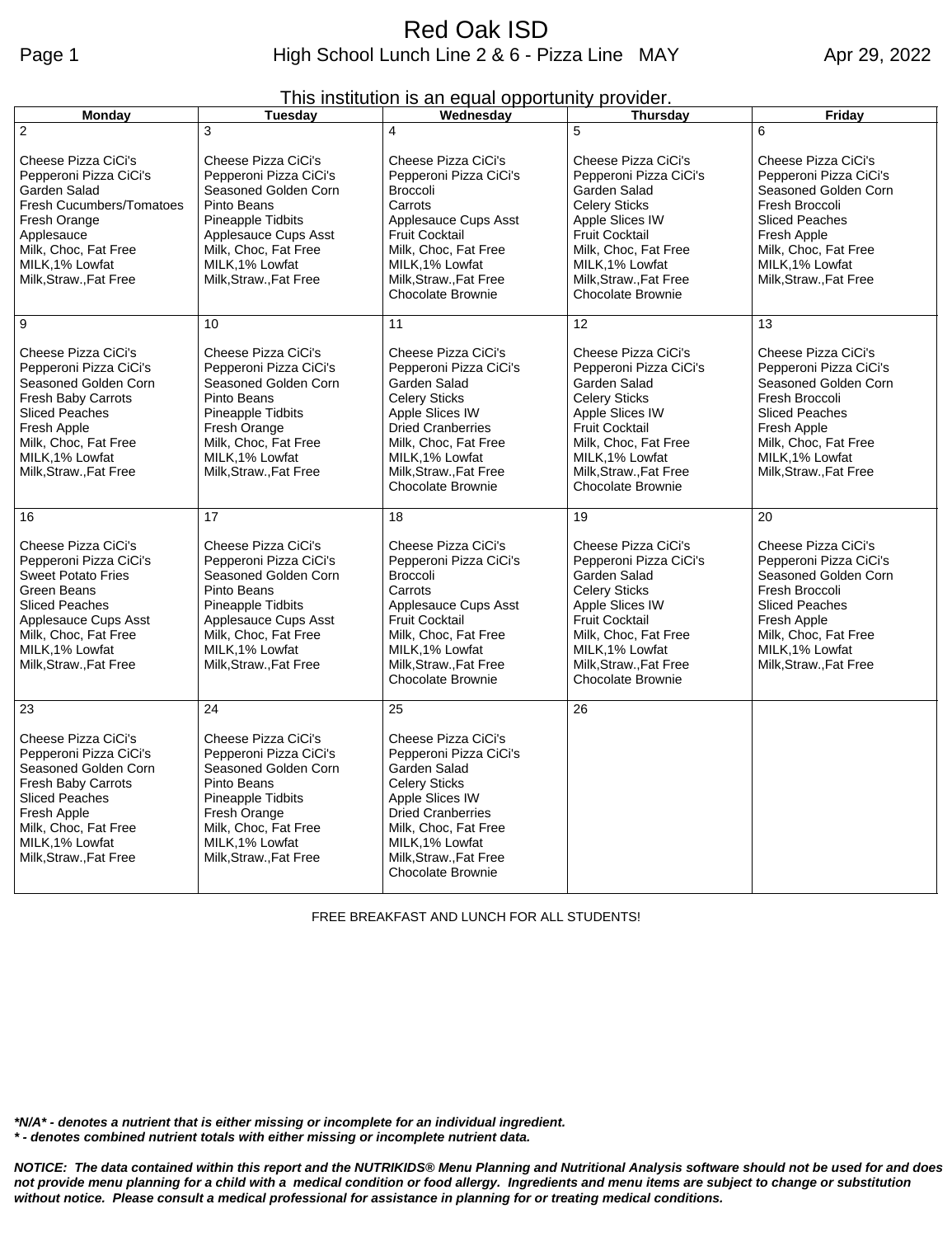## Red Oak ISD Page 1 **High School Lunch Line 3 - Tray & Pizza Line MAY** This institution is an equal opportunity provider.

Apr 29, 2022

| Monday                                                                                                                                                                                                                                                  | <b>Tuesday</b>                                                                                                                                                                                                                                                    | Wednesday                                                                                                                                                                                                                                                        | <b>Thursday</b>                                                                                                                                                                                                                                           | Friday                                                                                                                                                                                                                                                                               |
|---------------------------------------------------------------------------------------------------------------------------------------------------------------------------------------------------------------------------------------------------------|-------------------------------------------------------------------------------------------------------------------------------------------------------------------------------------------------------------------------------------------------------------------|------------------------------------------------------------------------------------------------------------------------------------------------------------------------------------------------------------------------------------------------------------------|-----------------------------------------------------------------------------------------------------------------------------------------------------------------------------------------------------------------------------------------------------------|--------------------------------------------------------------------------------------------------------------------------------------------------------------------------------------------------------------------------------------------------------------------------------------|
| $\overline{2}$                                                                                                                                                                                                                                          | 3                                                                                                                                                                                                                                                                 | 4                                                                                                                                                                                                                                                                | 5                                                                                                                                                                                                                                                         | 6                                                                                                                                                                                                                                                                                    |
| Cheese Pizza CiCi's<br>Pepperoni Pizza CiCi's<br>Spaghetti & Meat Sauce<br><b>Bread Stick</b><br>Garden Salad<br>Fresh Baby Carrots<br>Grapes & Orange<br>Applesauce Cups Asst<br>Milk, Choc, Fat Free<br>MILK, 1% Lowfat<br>Milk, Straw., Fat Free     | Cheese Pizza CiCi's<br>Pepperoni Pizza CiCi's<br>Chicken Fajita SoftTacos<br>Spanish Rice<br>Pinto Beans<br>Seasoned Golden Corn<br><b>Diced Pears</b><br>Apple Slices IW<br>Milk, Choc, Fat Free<br>MILK, 1% Lowfat<br>Milk, Straw., Fat Free<br>Salsa           | Cheese Pizza CiCi's<br>Pepperoni Pizza CiCi's<br>Quesadilla, Chicken & Chz<br>Lettuce & Tomato<br>Fresh Baby Carrots<br>Fresh Orange<br>Applesauce<br>Milk, Choc, Fat Free<br>MILK.1% Lowfat<br>Milk, Straw., Fat Free                                           | Cheese Pizza CiCi's<br>Pepperoni Pizza CiCi's<br><b>Baked Chicken</b><br>Fresh Baked Roll<br>Macaroni & Cheese<br>Fresh Cucumbers/Tomatoes<br>Broccoli<br>Frozen Peach Cup<br>Grapes<br>Milk, Choc, Fat Free<br>MILK, 1% Lowfat<br>Milk, Straw., Fat Free | Cheese Pizza CiCi's<br>Pepperoni Pizza CiCi's<br>CF Steak on a Bun<br>Lettuce & Tomato<br><b>Celery Sticks</b><br>Applesauce Cups Asst<br>Apple Slices IW<br>Milk, Choc, Fat Free<br>MILK, 1% Lowfat<br>Milk, Straw., Fat Free<br>Mayo<br>Ketchup                                    |
| 9                                                                                                                                                                                                                                                       | 10                                                                                                                                                                                                                                                                | 11                                                                                                                                                                                                                                                               | 12                                                                                                                                                                                                                                                        | 13                                                                                                                                                                                                                                                                                   |
| Cheese Pizza CiCi's<br>Pepperoni Pizza CiCi's<br>Taquito w/ Cheese<br>California Vegetables<br><b>Fresh Cucumbers</b><br><b>Diced Peaches</b><br>Grapes<br>Milk, Choc, Fat Free<br>MILK, 1% Lowfat<br>Milk, Straw., Fat Free                            | Cheese Pizza CiCi's<br>Pepperoni Pizza CiCi's<br>Orange Chicken & Rice<br>EGG ROLL, CHICKEN, WG<br><b>Celery Sticks</b><br>California Vegetables<br>Mixed Berries frozen Cup<br>Applesauce<br>Milk, Choc, Fat Free<br>MILK, 1% Lowfat                             | Cheese Pizza CiCi's<br>Pepperoni Pizza CiCi's<br><b>Chicken Nuggets</b><br>Fresh Baked Roll<br>Garden Salad<br>Seasoned Golden Corn<br><b>Sliced Pears</b><br>Fresh Orange<br>Milk, Choc, Fat Free<br>MILK, 1% Lowfat<br>Milk, Straw., Fat Free                  | Chicken Alfredo<br><b>Bread Stick</b><br>Green Beans<br>Garden Salad<br>Apple Slices IW<br>Milk, Choc, Fat Free<br>MILK, 1% Lowfat<br>Milk, Straw., Fat Free                                                                                              | Cheese Pizza CiCi's<br>Pepperoni Pizza CiCi's<br><b>Steak Fingers</b><br>Fresh Baked Roll<br><b>Mashed Potatoes</b><br>Fresh Baby Carrots<br>Applesauce Cups Asst<br><b>Diced Pears</b><br>Milk, Choc, Fat Free<br>MILK, 1% Lowfat<br>Milk, Straw., Fat Free<br><b>Country Gravy</b> |
| 16                                                                                                                                                                                                                                                      | 17                                                                                                                                                                                                                                                                | 18                                                                                                                                                                                                                                                               | 19                                                                                                                                                                                                                                                        | 20                                                                                                                                                                                                                                                                                   |
| Cheese Pizza CiCi's<br>Pepperoni Pizza CiCi's<br>Popcorn Chicken<br><b>Texas Toast</b><br><b>Mashed Potatoes</b><br><b>Country Gravy</b><br><b>Broccoli</b><br><b>Sliced Peaches</b><br>Applesauce Cups Asst<br>Milk, Choc, Fat Free<br>MILK, 1% Lowfat | Cheese Pizza CiCi's<br>Pepperoni Pizza CiCi's<br>Bean & Cheese Burrito<br>Carrots<br>Seasoned Golden Corn<br><b>Diced Pears</b><br><b>Fruit Cocktail</b><br>Milk, Choc, Fat Free<br>MILK, 1% Lowfat<br>Milk, Straw., Fat Free<br>Salsa                            | Cheese Pizza CiCi's<br>Pepperoni Pizza CiCi's<br><b>Steak Fingers</b><br>Fresh Baked Roll<br>Pork 'n' Beans<br>POTATO ROUNDS<br>Apple Slices IW<br>Frozen Peach Cup<br>Milk, Choc, Fat Free<br>MILK, 1% Lowfat<br>Milk, Straw., Fat Free<br><b>Country Gravy</b> | Cheese Pizza CiCi's<br>Pepperoni Pizza CiCi's<br>Beef & Cheese Nachos<br><b>Refried Beans</b><br>Fresh Baby Carrots<br>Fresh Orange<br><b>Dried Cranberries</b><br>Milk, Choc, Fat Free<br>MILK, 1% Lowfat<br>Milk, Straw., Fat Free                      | Cheese Pizza CiCi's<br>Pepperoni Pizza CiCi's<br>Chicken Nuggets<br>Fresh Baked Roll<br><b>Mashed Potatoes</b><br>Fresh Baby Carrots<br>Applesauce Cups Asst<br><b>Diced Pears</b><br>Milk, Choc, Fat Free<br>MILK, 1% Lowfat<br>Milk, Straw., Fat Free<br><b>Country Gravy</b>      |
| 23                                                                                                                                                                                                                                                      | 24                                                                                                                                                                                                                                                                | 25                                                                                                                                                                                                                                                               | 26                                                                                                                                                                                                                                                        |                                                                                                                                                                                                                                                                                      |
| Cheese Pizza CiCi's<br>Pepperoni Pizza CiCi's<br>Oven Roasted Chicken<br>Fresh Baked Roll<br>Macaroni & Cheese<br>Fresh Cucumbers/Tomatoes<br>Fresh Baby Carrots<br>Fresh Orange<br>Diced Pears<br>Milk, Choc, Fat Free<br>MILK, 1% Lowfat              | Cheese Pizza CiCi's<br>Pepperoni Pizza CiCi's<br>Crispy Beef Tacos<br>Lettuce & Tomato<br>Seasoned Golden Corn<br><b>Fruit Cocktail</b><br><b>Strawberries</b><br>Milk, Choc, Fat Free<br>MILK, 1% Lowfat<br>Milk, Straw., Fat Free<br>Salsa<br>Chocolate Brownie | Cheese Pizza CiCi's<br>Pepperoni Pizza CiCi's<br>Quesadilla, Chicken & Chz<br>Lettuce & Tomato<br>Fresh Baby Carrots<br>Fresh Orange<br>Applesauce<br>Milk, Choc, Fat Free<br>MILK, 1% Lowfat<br>Milk, Straw., Fat Free                                          | Hot Dog on Bun<br>Fresh Baby Carrots<br>Broccoli<br>Frozen Peach Cup<br><b>Assorted Fresh Fruit</b><br>Milk, Choc, Fat Free<br>MILK, 1% Lowfat<br>Milk, Straw., Fat Free<br>Mustard<br>Ketchup<br><b>RELISH</b>                                           |                                                                                                                                                                                                                                                                                      |

FREE BREAKFAST AND LUNCH FOR ALL STUDENTS!

*\*N/A\* - denotes a nutrient that is either missing or incomplete for an individual ingredient. \* - denotes combined nutrient totals with either missing or incomplete nutrient data.*